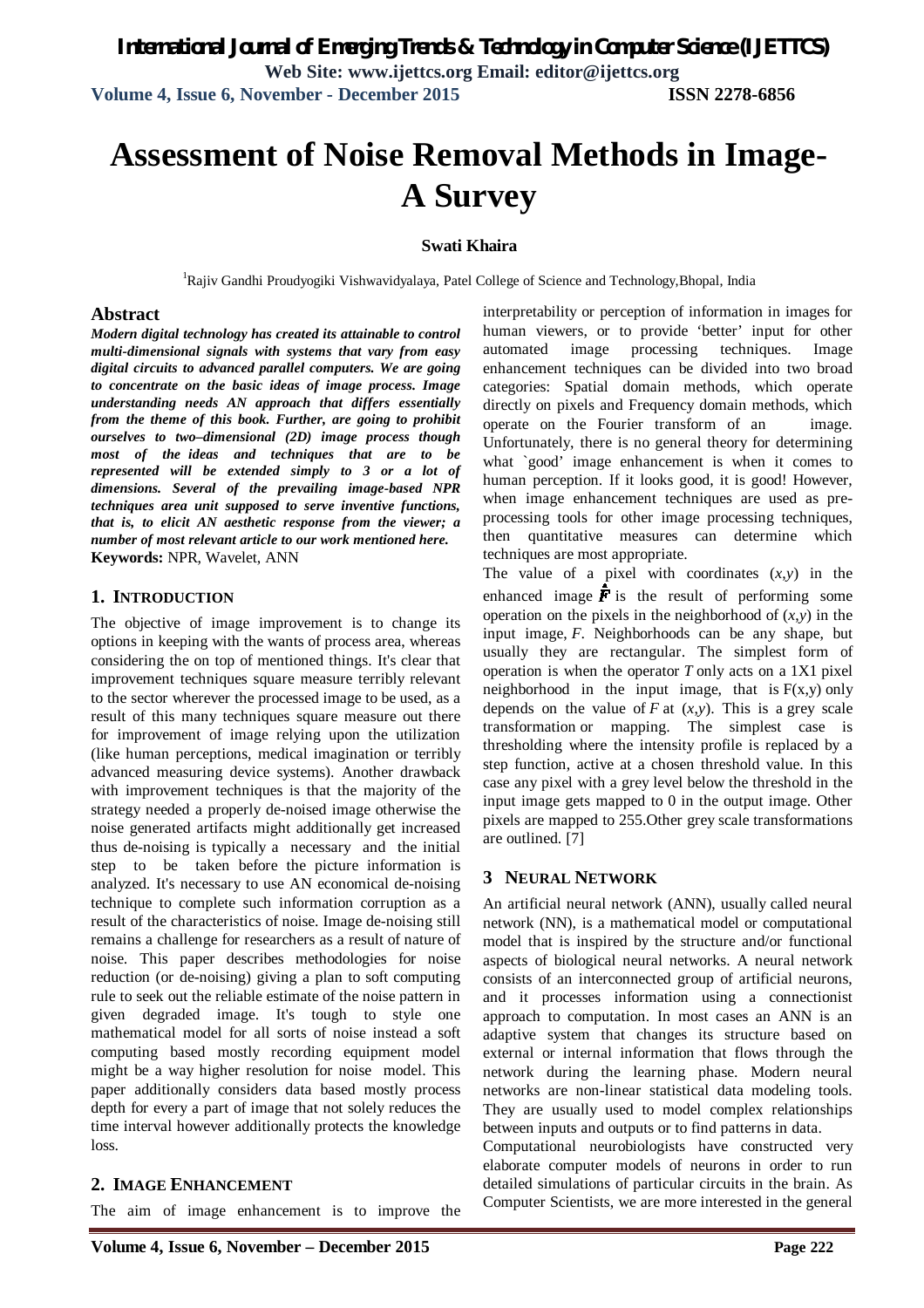# *International Journal of Emerging Trends & Technology in Computer Science (IJETTCS)* **Web Site: www.ijettcs.org Email: editor@ijettcs.org**

## **Volume 4, Issue 6, November - December 2015 ISSN 2278-6856**

properties of neural networks, independent of how they are actually "implemented" in the brain. This means that we can use much simpler, abstract "neurons", which (hopefully) capture the essence of neural computation even if they leave out much of the details of how biological neurons work. People have implemented model neurons in hardware as electronic circuits, often integrated on VLSI chips. Remember though that computers run much faster than brains - we can therefore run fairly large networks of simple model neurons as software simulations in reasonable time. This has obvious advantages over having to use special "neural" computer hardware.

Our basic computational element (model neuron) is often called a node or unit. It receives input from some other units, or perhaps from an external source. Each input has an associated weight w, which can be modified so as to model synaptic learning. In principle, back prop provides a way to train networks with any number of hidden units arranged in any number of layers. (There are clear practical limits, which we will discuss later.)

In fact, the network does not have to be organized in layers - any pattern of connectivity that permits a partial ordering of the nodes from input to output is allowed. In other words, there must be a way to order the units such that all connections go from "earlier" (closer to the input) to "later" ones (closer to the output). This is equivalent to stating that their connection pattern must not contain any cycles. Networks that respect this constraint are called feed forward networks; their connection pattern forms a directed acyclic graph or dag.

## **4 IMAGE- BASED STYLIZATION AND ABSTRACTION SYSTEM**

Previous work varies in the use of scene geometry, videobased vs. static input, and the focus on perceptual task performance and evaluation. Among the earliest work on image-based NPR was that of Saito and Takahashi [1990] who performed image processing operations on data buffers derived from geometric properties of 3D scenes. Our own work differs in that we operate on raw images, without requiring underlying geometry. To derive limited geometric information from images, Raskar et al. [2004] computed ordinal depth from pictures taken with purposebuilt multi-flash hardware. This allowed them to separate texture edges from depth edges and performs effective texture removal and other stylization effects. Our own framework does not model global effects such as repeated texture, but also requires no specialized hardware and does not face the technical difficulties of multi-flash for video.

Several video stylization systems have been proposed, mainly to help artists with labor-intensive procedures [Wang et al. 2004; Collomosse et al. 2005].

## **5 NOISE REDUCTION VIA ADAPTIVE MULTI-SCALE PRODUCTS THRESHOLDING**

This work presents a wavelet-based multi-scale products thresholding scheme for noise suppression of magnetic resonance images. A Canny edge detector-like dyadic wavelet transform is employed. This results in the significant features in images evolving with high magnitude across wavelet scales, while noise decays rapidly. To exploit the wavelet inter-scale dependencies, authors multiply the adjacent wavelet sub-bands to enhance edge structures while weakening noise.



**Fig. 1.**The discrete decomposition algorithms of (a) 1-D DWT and (b) 2-D DWT.

In the multi-scale products, edges can be effectively distinguished from noise. Thereafter, an adaptive threshold is calculated and imposed on the products, instead of on the wavelet coefficients, to identify important features [1].

## **6 A VERSATILE WAVELET DOMAIN NOISE FILTRATION TECHNIQUE FOR NOISE REMOVAL**

This research propose a robust wavelet domain method for noise filtering in medical images. The proposed method adapts itself to various types of image noise as well as to the preference of the medical expert; a single parameter can be used to balance the preservation of (expertdependent) relevant details against the degree of noise reduction. The algorithm exploits generally valid knowledge about the correlation of significant image features across the resolution scales to perform a preliminary coefficient classification. This preliminary coefficient classification is used to empirically estimate the statistical distributions of the coefficients that represent useful image features on the one hand and mainly noise on the other. The adaptation to the spatial context in the image is achieved by using a wavelet domain indicator of the local spatial activity. The proposed method is of low complexity, both in its implementation and execution time [5].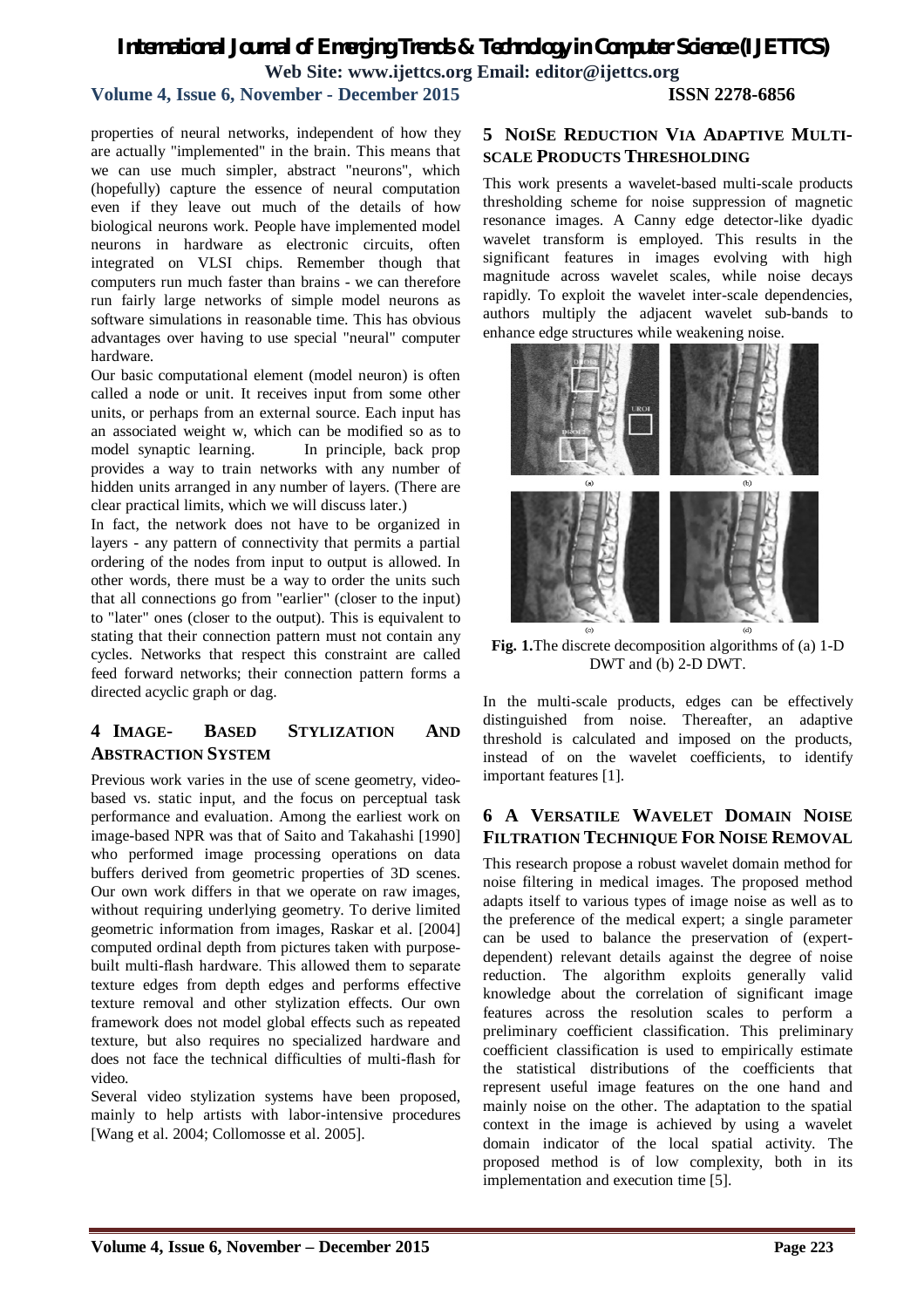## *International Journal of Emerging Trends & Technology in Computer Science (IJETTCS)* **Web Site: www.ijettcs.org Email: editor@ijettcs.org**

## **Volume 4, Issue 6, November - December 2015 ISSN 2278-6856**

## **7 A NOISE FILTERING IN WAVELET PROVINCE**

In mathematics, a wavelet series is a representation of a square-integrals (real- or complex-valued) function by a certain orthonormal series generated by a wavelet. Nowadays, wavelet transformation is one of the most popular candidates of the time-frequency-transformations. The discrete wavelet transform [9–11] translates the image content into an approximation sub-band and a set of detail sub-bands at different orientations and resolution scales. Typically, the band-pass content at each scale is divided into three orientation sub-bands characterized by horizontal, vertical and diagonal directions. The approximation sub-band consists of the so-called scaling coefficients and the detail sub-bands are composed of the wavelet coefficients. Here we consider a non-decimated wavelet transform [10] where the number of the wavelet coefficients is equal at each scale.

Fig. 1 shows a non-decimated wavelet decomposition of an ultrasound image. In the detail sub-bands HLi, LHi and HHi, the brightest color represents large positive values of the wavelet coefficients and the dark color corresponds to the negative coefficient values with largest magnitudes. Several properties of the wavelet transform, which make this representation attractive for denoising, are easily recognized in Fig. 1:

- Multi-resolution image details of different sizes are analysed at the appropriate resolution scales.
- Sparsity the majority of the wavelet coefficients are small in magnitude.
- Edge detection large wavelet coefficients coincide with image edges.
- Edge clustering the "edge" coefficients within each sub-band tend to form spatially connected clusters.
- Edge evolution across scales the coefficients that represent image edges tend to persist across the scales.

Wavelets have been used for denoising in many medical imaging applications [12–20]. A general procedure is:

- i.Calculate the discrete wavelet transform;
- ii.Remove noise from the wavelet coefficients and
- iii.Reconstruct a denoised signal or image by applying the inverse wavelet transform**.**

The scaling coefficients are typically not modified except for some special imaging modalities like MRI that we address later. The noise-free component of a given wavelet coefficient is typically estimated by wavelet shrinkage [21] the idea of which is to heavily suppress those coefficients that represent noise and to retain the coefficients that are more likely to represent the actual signal or image discontinuities.

## **8 A CRITICAL VIEW ON THE USED NOISE MODELS**

A majority of the speckle filters assume fully developed speckle which is modeled as a multiplicative noise and often simplify that a logarithmic operation transforms speckle into additive white Gaussian noise.



Such a speckle model seems to be too simplistic in the case of medical ultrasound images for different reasons. Speckle is not necessarily fully developed and there exist a pronounced spatial correlation. Moreover, the ultrasound devices themselves usually perform a preprocessing of the raw data including even a logarithmic compression. Thus, in the displayed medical ultrasound images the noise differs significantly from the often assumed multiplicative model.

| comparison of different method based on parameters |                     |                |                  |           |              |
|----------------------------------------------------|---------------------|----------------|------------------|-----------|--------------|
| paramer<br>/author                                 | Modi<br>Tejas,<br>в | Huang<br>Cheng | Seungyong<br>Lee | K. Kim.   | H.W.<br>Park |
| <b>BER</b>                                         | 19.5                | 24.5           | 17.01            | 18.02     | 19.25        |
| Complexity                                         | more                | Less           | more             | Average   | less         |
| performance                                        | average             | Good           | better           | decreased | reduced      |
| <b>PSNR</b>                                        | 32.02               | 29.26          | 30.58            | 25        | 23.24        |

## **9 MANY PEOPLE PROPOSED ALGORITHMS TO REDUCE TIME**

On the basis of reduced search, which reduces the compatible block search using some type of grouping but this can reduce only a part of time which is involved in searching of blocks but the time to calculate error matrix does not change. So, the way is to neglect the error matrix which saves time but causes degradation in image quality because in reduced level domain image, it is not always possible to find exact matching block matching blocks. Hence, in that case it will produce an image of quality inferior than normal methods.